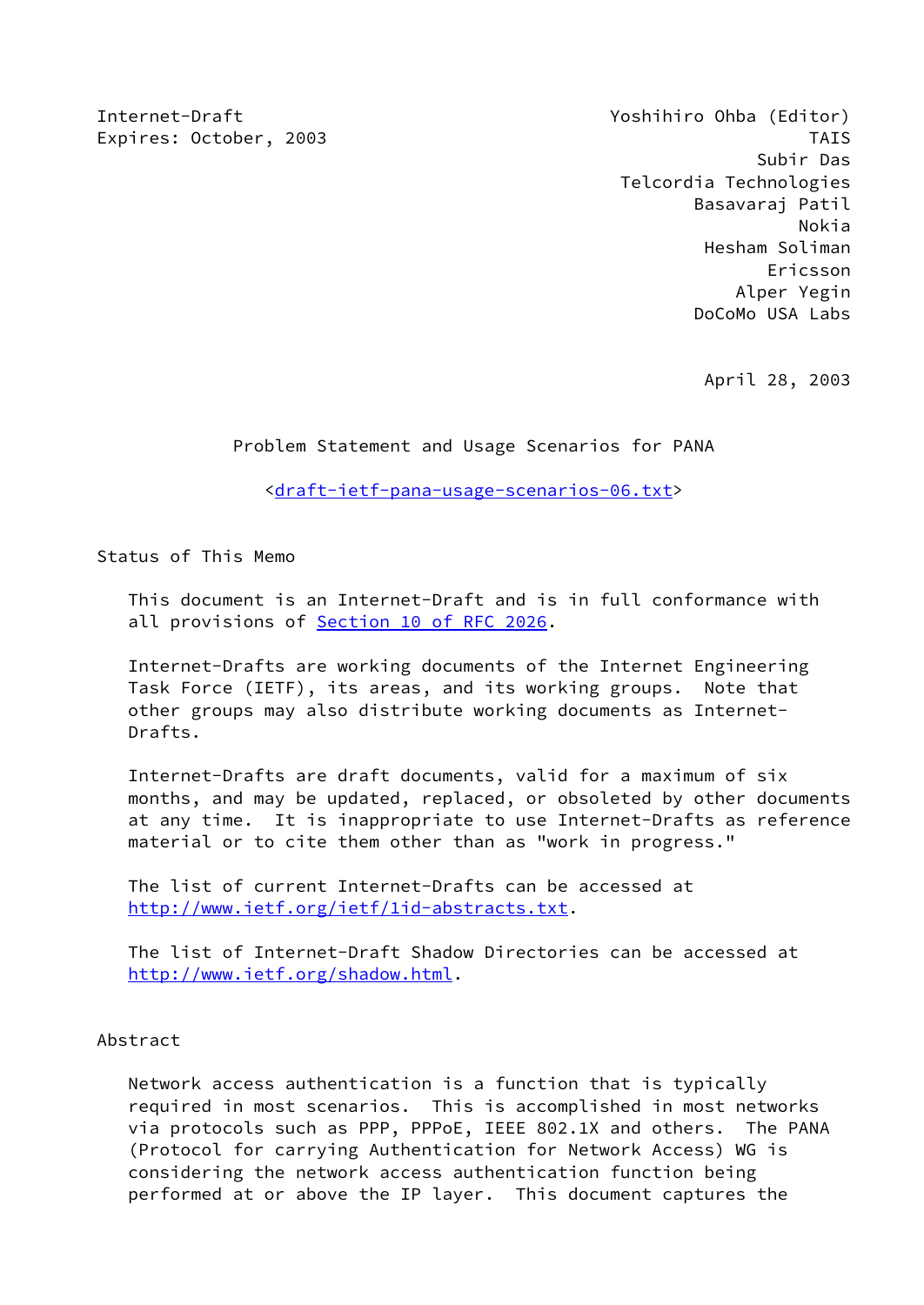various usage scenarios/applicability of a protocol that is used for network access authentication that is at layer-3 or above and additionally identifies the problem being addressed by the WG.

Expires October, 2003 [Page 1]

<span id="page-1-1"></span>Internet-Draft **PANA Usage Scenarios** April 28, 2003

# Table of contents

| $\mathsf1$        |                                                                     |  |
|-------------------|---------------------------------------------------------------------|--|
| $\overline{2}$ .  |                                                                     |  |
| $\underline{3}$ . |                                                                     |  |
| $\overline{4}$ .  |                                                                     |  |
| 4.1.              | PANA with physical layer security  5                                |  |
| 4.2.              |                                                                     |  |
| 4.3.              | PANA in the absence of any lower-layer security $\dots \dots \dots$ |  |
| 4.4.              |                                                                     |  |
| 4.5.              |                                                                     |  |
| 4.6.              |                                                                     |  |
| $\overline{5}$ .  |                                                                     |  |
| 6.                |                                                                     |  |
| 7.                |                                                                     |  |
| 7.1.              |                                                                     |  |
| 7.2.              |                                                                     |  |
| 8.                |                                                                     |  |
| 9.                | Intellectual property notices  11                                   |  |
| 10.               |                                                                     |  |
|                   |                                                                     |  |

# <span id="page-1-0"></span>[1](#page-1-0) Introduction

 Networks in most cases require some form of authentication in order to prevent unauthorized access. Only authenticated and authorized clients are able to attach to an access network for sending and receiving IP packets.

 There are various mechanisms currently used by networks to prevent unauthorized access. In its simplest form, unintended clients can be physically isolated from the access networks. But there exist some scenarios where a solution based on physical security might not be practical. Public access networks and wireless networks are such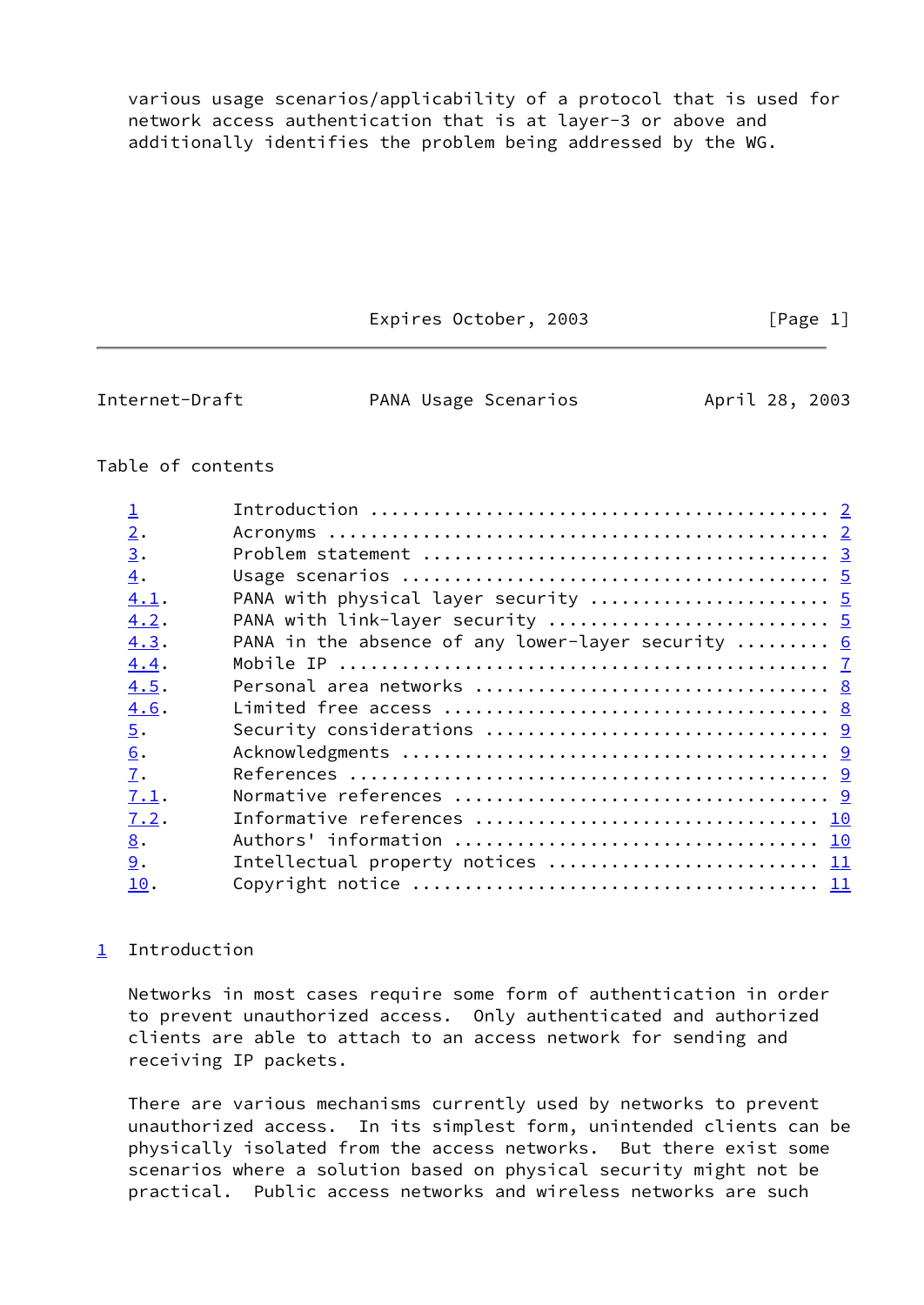examples. In the absence of physical security (and sometimes in addition to it) a higher layer access authentication mechanism is needed. Link-layer based authentication mechanisms are used whenever they can serve the needs of a particular deployment model. However, not all link-layers support multiple authentication methods or allow independent authentications for the link access and Internet service providers. A higher layer authentication mechanism is needed whenever such additional requirements are not met by the underlying link-layers. Generally a network or higher layer mechanism can be used instead of or in addition to available link-layer and physical security. Currently there is not a standard protocol to perform network access authentication above the link-layer. Instead, a number of ad-hoc and inadequate solutions are being used to overcome the problem. PANA will be developed to fill this gap by defining a network-layer access authentication protocol.

 This document discusses the need for a standard network access authentication protocol and covers various usage scenarios where such a protocol is applicable.

<span id="page-2-0"></span>[2](#page-2-0). Acronyms

<span id="page-2-1"></span>

|                                         | Expires October, 2003                             | [Page 2]       |
|-----------------------------------------|---------------------------------------------------|----------------|
| Internet-Draft                          | PANA Usage Scenarios                              | April 28, 2003 |
|                                         | AAA: Authentication, Authorization and Accounting |                |
| DSL: Digital Subscriber Line            |                                                   |                |
| EAP: Extensible Authentication Protocol |                                                   |                |
| GPRS: General Packet Radio Service      |                                                   |                |
| HDLC: High-level Data Link Control      |                                                   |                |
| IKE: Internet Key Exchange              |                                                   |                |
| ISP: Internet Service Provider          |                                                   |                |
| MSC: Mobile Switching Center            |                                                   |                |
| MN: Mobile Node                         |                                                   |                |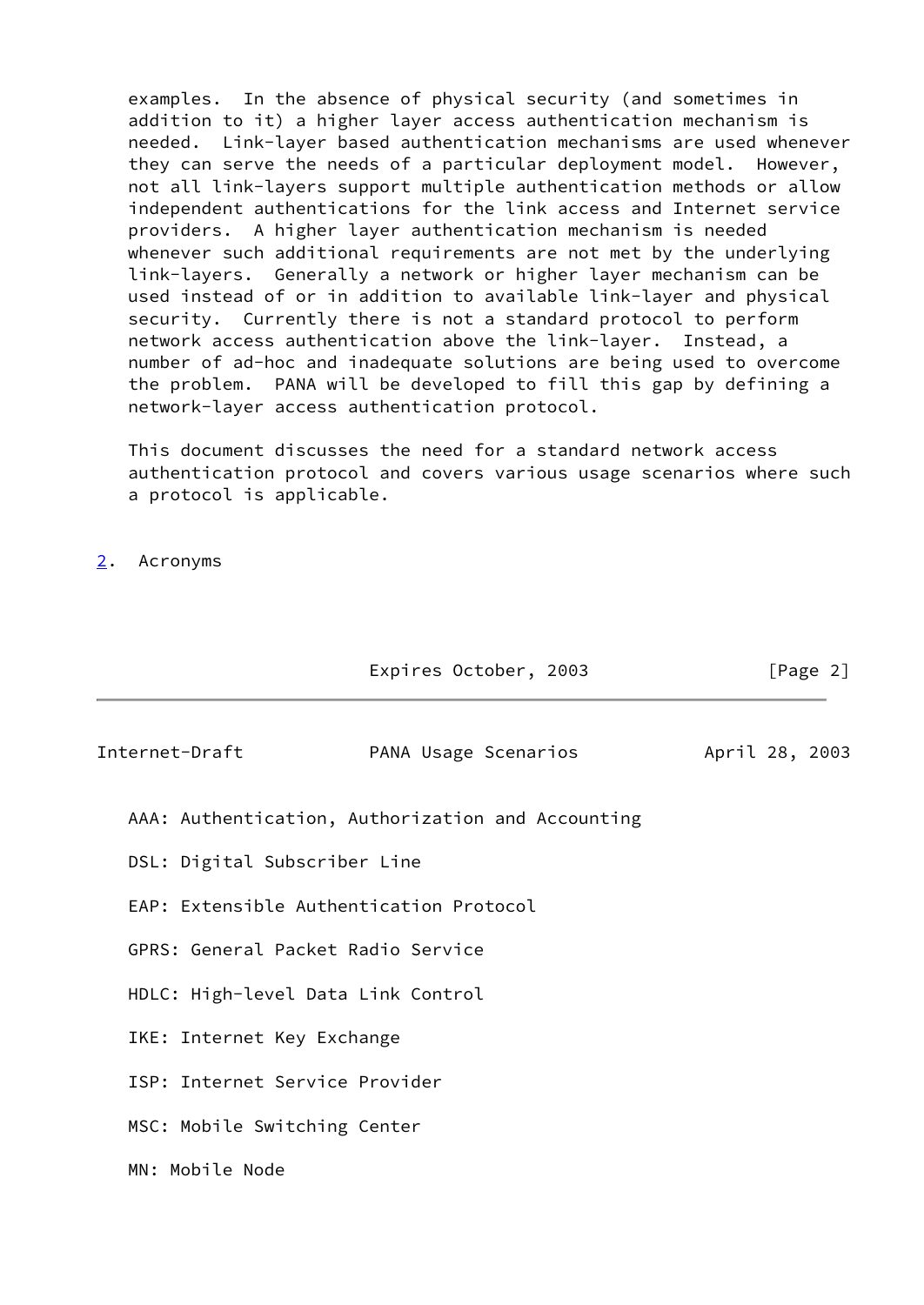MT: Mobile Termination

NAI: Network Access Identifier

NAP: Network Access Provider

PPP: Point-to-Point Protocol

PPPoE: PPP over Ethernet

TE: Terminal Equipment

UE: User Equipment

VLR: Visiting Location Register

<span id="page-3-0"></span>[3](#page-3-0). Problem statement

 Access networks usually require clients to go through an authentication and authorization process for network access. Network access authentication of clients necessitates a protocol between the client and the network to execute one or more authentication methods (e.g., PAP, CHAP, TLS, SIM, etc.). With the increasing number of the various types of networks being deployed (e.g., GPRS, IEEE 802.11, DSL, etc.), it is important that the authentication methods are not tied to the underlying link-layer (technology specific). An authentication protocol must be able to support various authentication methods regardless of the underlying access technology.

 Some deployment scenarios require a separation between a network access provider (NAP) and an Internet service provider (ISP), where the NAP provides physical and link-layer connectivity to an access network it manages, and the ISP provides Internet connectivity for the NAP. An important aspect of network access is the ability to enable dynamic ISP selection during the initial connection process. This is usually achieved by either using link-layer specific selectors during link establishment or by presenting a client

Expires October, 2003 [Page 3]

Internet-Draft **PANA Usage Scenarios** April 28, 2003

 identifier which carries the ISP domain information during the authentication process. An example of such a client identifier would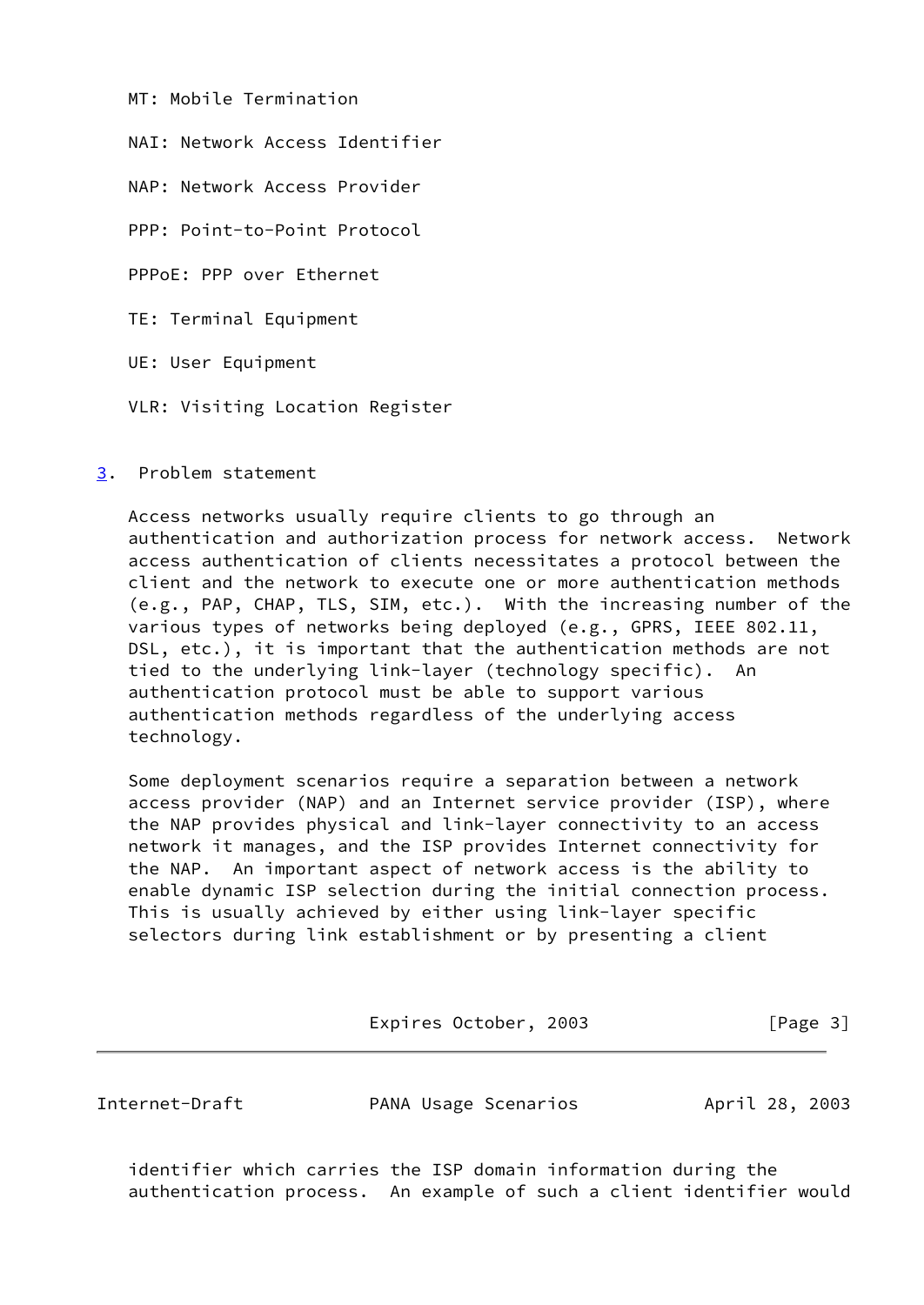be the NAI[RFC2486] (e.g., john@anyisp.com.) The authentication agent in the access network would consult the backend authentication servers in the given domain, and the respective ISP service will be used once the client access is authorized. This is also essential in providing roaming service to clients. A single authentication between the client and the ISP is generally sufficient for both NAP and ISP access by relying on the pre-established trust relation between the NAP and the ISP. Nevertheless, there are some scenarios where NAPs and ISPs require independent authentication by the client. If the NAP authentication is performed using a link-layer mechanism, ISP authentication can be left to a network-layer mechanism. An example of a multi-layer authentication can be seen in cdma2000 networks as described in [section 4.2](#page-6-0).

 The Extensible Authentication Protocol (EAP) [\[RFC2284bis\]](#page-11-4) offers a natural way to encapsulate many different authentication methods. Among the various types of link-layers, only IEEE 802 defines how to carry EAP on the link-layer  $[802.1X]$  $[802.1X]$ . Other link-layers resort to using PPP/PPPoE [RFC1661[,RFC2516](https://datatracker.ietf.org/doc/pdf/rfc2516)] as a link-layer agnostic way of carrying EAP. The ungainly insertion of this extra layer incurs additional round-trips at connection time, generates overhead of PPP processing even for subsequent data packets, and forces the network topology into a point-to-point model. EAP could achieve greater applicability if it could be carried directly over IP. That way, the resulting IP packets could be carried over any link technology without incurring additional cost or limitation on the architectures.

 In general terms, PANA will be defined as a network-layer transport for EAP. PANA can be used over any link-layer. The primary purpose of PANA is to authenticate a client to a server for the purpose of network access. Initial client authentication needs to be bound to subsequent traffic to prevent spoofing of data packets and resulting service theft. Therefore, this authentication may be required to generate cryptographic keying material unless presence of a secure physical or link-layer channel is assured a priori. The task of generating and distributing such keying material can be accomplished by various EAP methods. Once the keying material is present, it can be used with link-layer ciphers or IPsec for providing subsequent per-packet authentication. It should be noted that the keying material produced by the authentication methods is generally not readily usable by IPsec. A key exchange protocol like IKE [[RFC2409\]](https://datatracker.ietf.org/doc/pdf/rfc2409) may be used to create the required IPsec security associations. The mechanisms that are used to turn keying material produced by the initial authentication method into link-layer or network-layer ciphers are outside the scope of PANA protocol.

 Until a standard solution like PANA is developed, architectures that use neither IEEE 802 nor PPP as link-layers are forced to design their own ad-hoc mechanisms to address the problem of authentication for network access. One such mechanism is the application-layer authentication method implemented by http redirects and web-based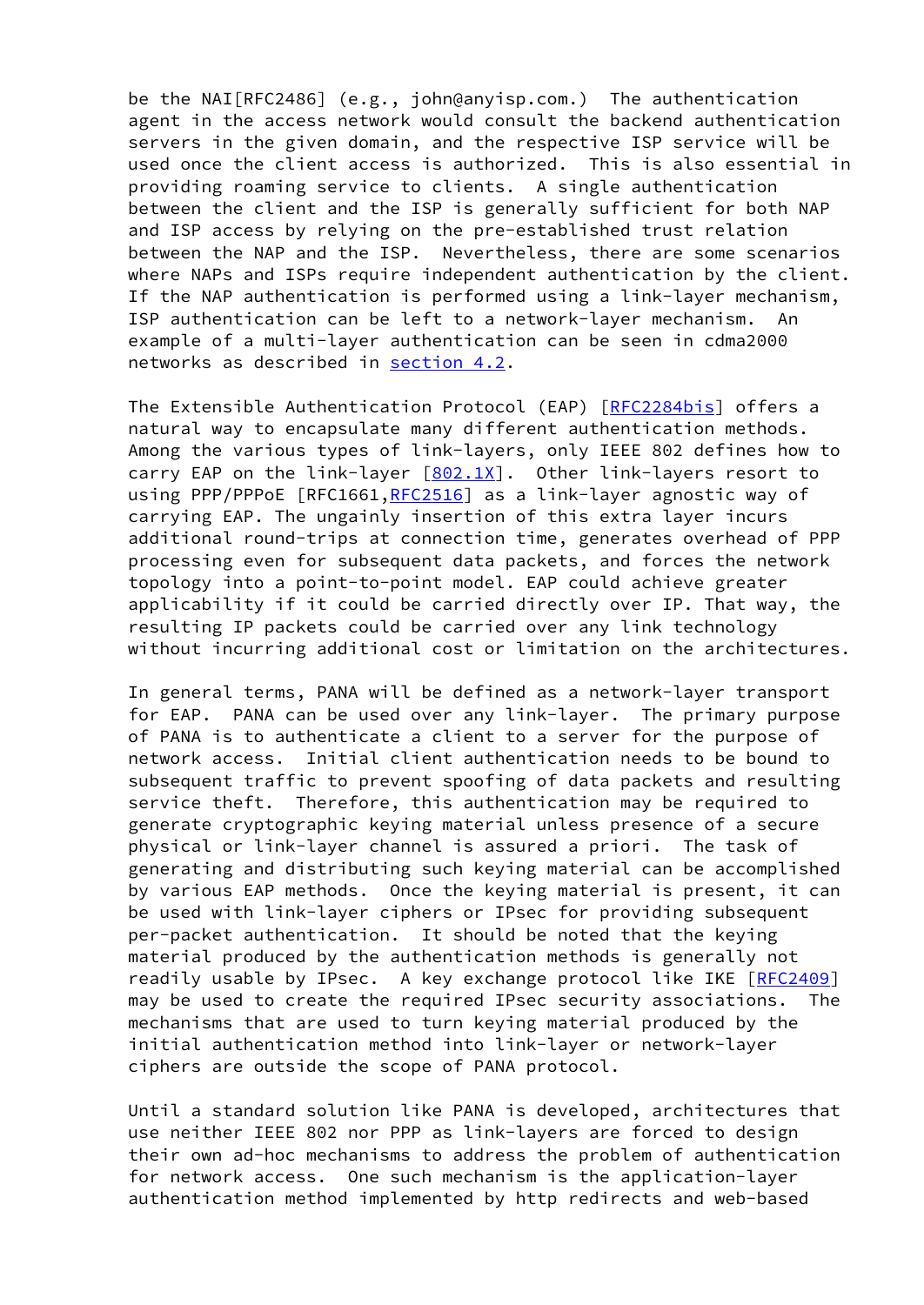login. In addition to being a non-standard solution, this provides an incomplete network access authentication with well-known vulnerabilities, and therefore is regarded as a stop-gap mechanism.

Expires October, 2003 [Page 4]

<span id="page-5-1"></span>Internet-Draft **PANA Usage Scenarios** April 28, 2003

 Another method designed to provide network access authentication is based on overloading an existing network-layer protocol. The Mobile IPv4 [\[RFC3344](https://datatracker.ietf.org/doc/pdf/rfc3344)] protocol has a built-in authentication mechanism. Regardless of whether mobile nodes need to use a foreign agent in an access network, registration via a foreign agent can be required by using an appropriate flag in the agent advertisements. This forces the nodes to register with a foreign agent, and therefore utilizes Mobile IPv4 for network access authentication. Such a solution has very limited applicability as a link-layer agnostic method since it relies on the deployment of the Mobile IPv4 protocol.

## <span id="page-5-0"></span>[4](#page-5-0). Usage scenarios

 In this section, the first three subsections describe generic PANA usage scenarios categorized in terms of lower-layer security. The remaining subsections describe specific scenarios for Mobile IP, personal area networks, and limited free access.

## <span id="page-5-2"></span>[4.1](#page-5-2). PANA with physical layer security

 Even in networks where a certain degree of security is provided at the physical layer, authenticating the client may still be essential if the physical layer does not provide the identity of the client. However, per-packet authentication and encryption may not be necessary. DSL networks that are implemented on top of point-to point phone lines are such an example. In such networks, PANA can be used for client authentication and be the basis for an appropriate access control mechanism.

 In DSL networks, there are a number of deployment models with respect to client configuration and client authentication. In DSL networks where PPP or PPPoE is used for both configuration and authentication, PANA may not be required. On the other hand, there are some DSL networks that use some configuration method other than PPP or PPPoE, i.e., DHCP or static configuration. Such networks use either an ad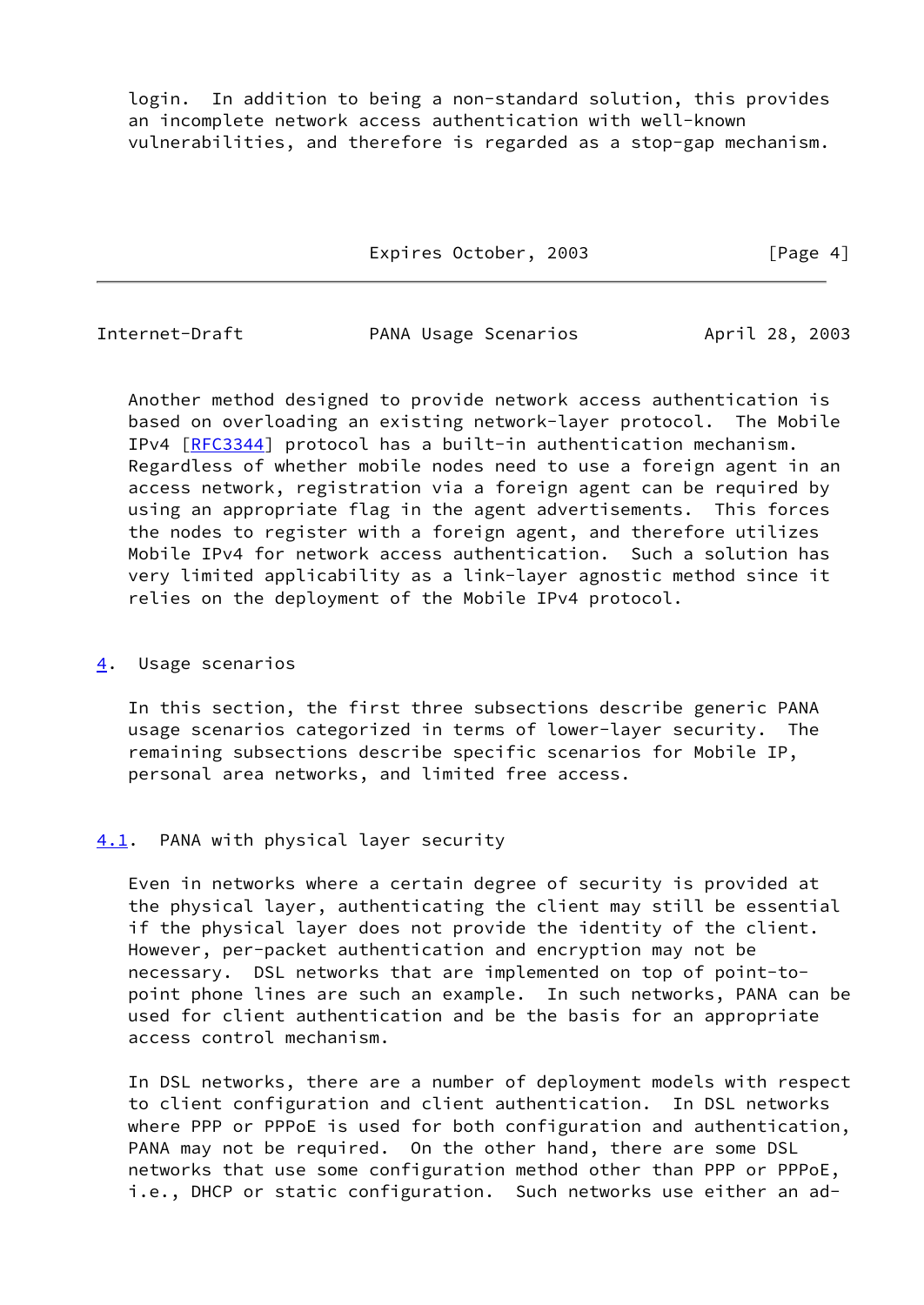hoc network access authentication method such as http-redirect with web-based login or no authentication method at all. A standard, link-layer agnostic network access authentication would be an improvement for this type of network deployments. In addition, the variations in DSL deployment scenarios, particularly the variation in physical topology between the DSL modem and the ISPs edge router, makes it difficult to define a single authentication scheme which operates at the link-layer and works with any physical topology. It is possible that a link-layer agnostic, single network access authentication solution may be required in the future for DSL deployments as long as the variations in deployment topologies are expected to continue.

## <span id="page-6-0"></span>[4.2](#page-6-0). PANA with link-layer security

 Certain cellular link-layers such as GSM and cdma2000 provide their own authentication mechanisms as well as ciphering of data sent over the radio link. This technology specific authentication enables authorization for link access by the NAP, and can provide per-packet

Expires October, 2003 [Page 5]

<span id="page-6-1"></span>Internet-Draft **PANA Usage Scenarios** April 28, 2003

 authentication, integrity and replay protection at the link-layer. In the case where such access networks are used for accessing the Internet via some ISP, it does not provide authorization at the network-layer which can only be done by authenticating the client to an ISP. So, this necessitates another layer of authentication. It should be noted that this second authentication takes place over a secure channel.

 cdma2000 is a good example of such an architecture where multi layered authentication for network access takes place. cdma2000 networks require the user/device to authenticate with the MSC/VLR before providing access to the packet data network. The technology specific access authentication which uses the CAVE (cellular authentication and voice encryption) algorithm also provides cipher keys to the mobile and the base station for securing the link layer for all subsequent voice and data carried on the radio link. In the Simple IP mode of operation in cdma2000 service, the ISP authentication is provided by using CHAP within PPP. In the Mobile IP mode of cdma2000, the Mobile IPv4 protocol supports a challenge/response style authentication. For a high level overview of the cdma2000 architecture refer to [[RFC3141](https://datatracker.ietf.org/doc/pdf/rfc3141)].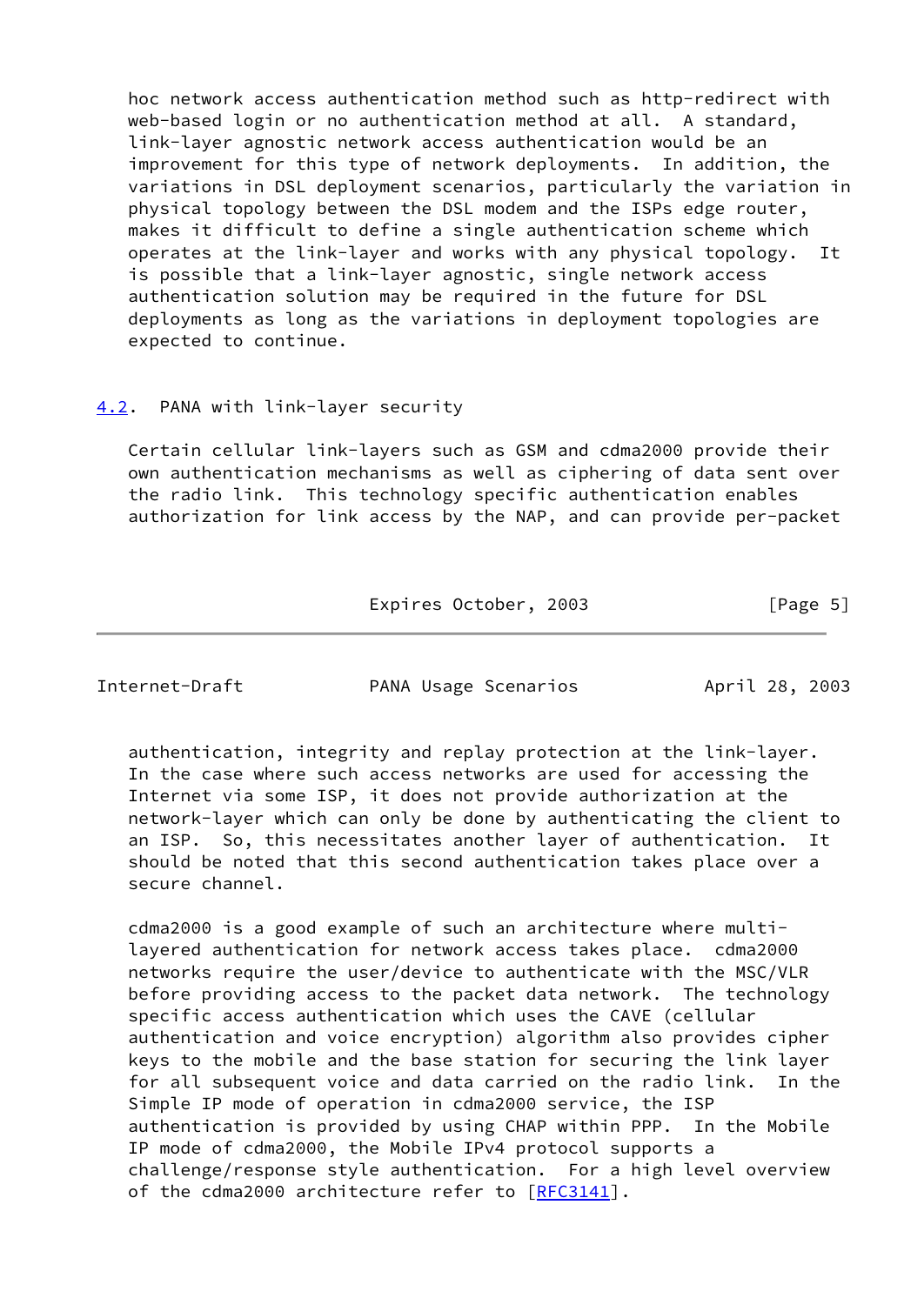As the packet data network architecture in cdma2000 evolves, PANA could be supported as a single unifying network-layer authentication mechanism. This would result in the replacement of CHAP authentication via PPP with the added benefit of considering the use of running IP directly over a simplified framing protocol instead of PPP. In the case of Mobile IP mode of operation the need for the challenge response scheme could be deprecated as well as enabling the smooth migration to Mobile IPv6 deployment, the reason being the decoupling of IP mobility from access authentication.

<span id="page-7-0"></span>[4.3](#page-7-0). PANA in the absence of any lower-layer security

 There are scenarios where neither physical nor link-layer access control is available on the network. One possible cause of this scenario is due to the lack of adequate client authentication capabilities (i.e., authentication methods) on the link-layer technology being used even when the link-layer has sufficient cipher suite support. It is desirable to support various authentication methods without being limited to the ones that are specific to the underlying technology. Another cause for the lack of lower-layer authentication is due to the difficulty of deployment. For example, physical security is not practical for public access wireless networks.

 In the absence of such lower-layer security and authentication mechanism not only are service providers unable to control the unauthorized use of their networks but also end-users feel insecure about using such networks at all. In order to support authentication functionality in such systems, many providers today use a higher layer authentication scheme, such as http-redirect commonly known as web-based login. In this method, once the link is established, users' traffic is re-directed to a web server which in turn generates a web-based login forcing users to provide the authentication information. While this method solves the problem partially by

Expires October, 2003 [Page 6]

<span id="page-7-1"></span>Internet-Draft PANA Usage Scenarios April 28, 2003

 allowing only authorized users to access the network, it however does not enable the lower-layer security such as, per-packet authentication and encryption over the radio link. Moreover, it is a non-standard ad hoc solution that provides support for only a limited set of authentication methods.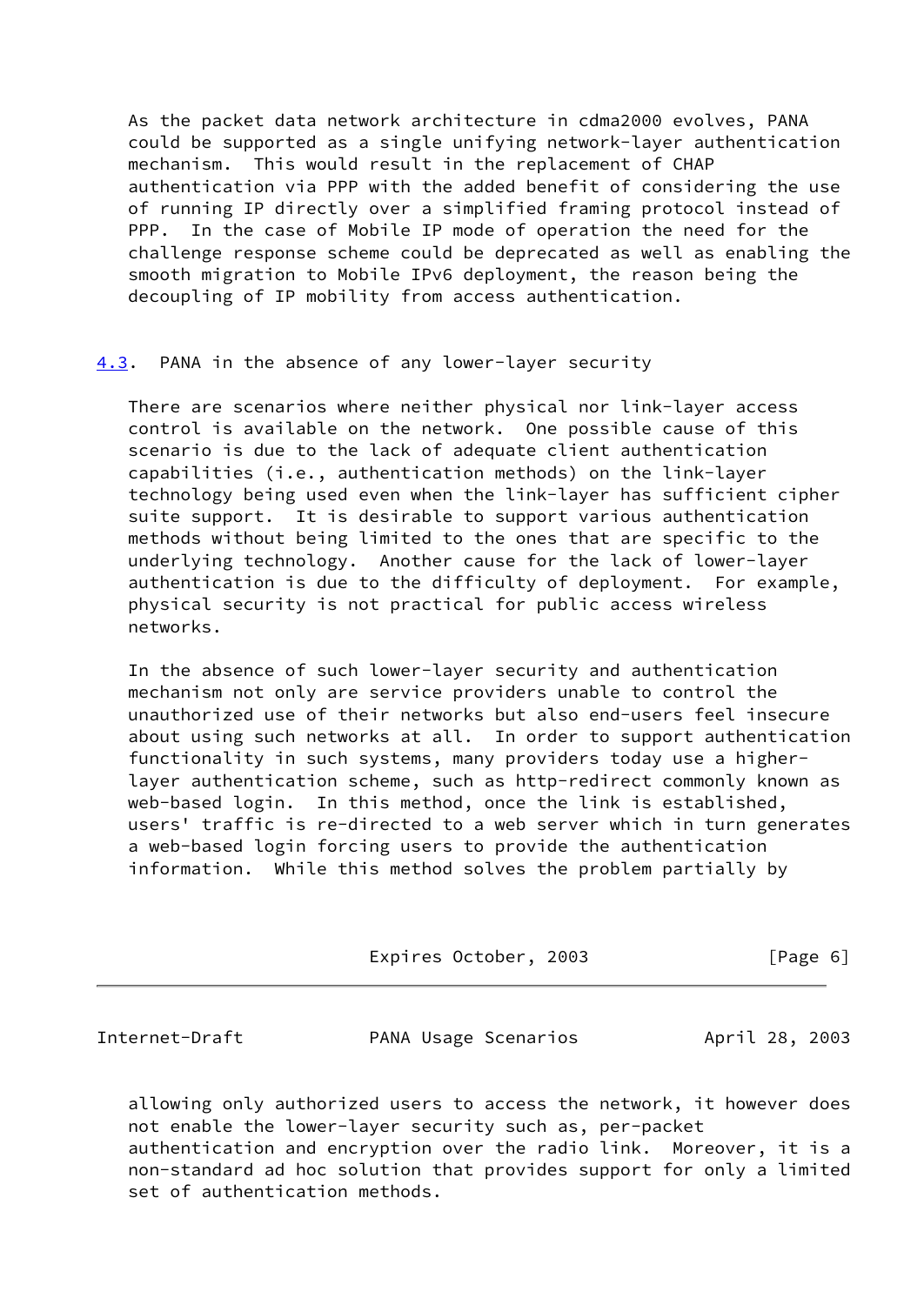In such scenarios, a standard mechanism is necessary which can provide network access authentication irrespective of whether the underlying layers are secured or not. A solution like PANA at the network layer may be adequate if it can specify appropriate authentication methods that can derive and distribute keys for authentication, integrity and confidentiality of data traffic either at the link or at the network layer. For example, if link-layer does not support the desired authentication method but supports ciphering, PANA can be used to bootstrap the latter. On the other hand, if link-layer neither supports the desired authentication method nor ciphering, PANA can be used to bootstrap higher layer security protocols, such as, IKE and IPsec. Thus a successful PANA authentication can result in a secured network environment although the underlying layers were not secured to begin with. Also assuming PANA will provide support to various authentication schemes, providers will have the advantage using a single framework across multiple environments.

#### <span id="page-8-0"></span>[4.4](#page-8-0). Mobile IP

 Mobile IPv4 defines its own authentication extensions to authenticate and authorize mobile nodes at the foreign agents and home agents. In the co-located care-of-address mode, the mobile node itself is the tunnel end-point for packets tunneled from the home agent to the mobile. In this mode of operation the mobile does not rely on the existence of a foreign agent in the visited network. In this case, a mobile node can send its registration request directly to the home agent. However even in the co-located care-of address case, the protocol has a way to require mobile nodes to register with a foreign agent by setting the Registration-Required bit in the agent advertisements. This forces mobile nodes to send their registration requests via the foreign agent, even though they do not have to interact with that agent otherwise. The intent of forcing the mobile to register via the foreign agent is primarily driven by the access networks requirement to authenticate mobile nodes before allowing access.

 This method can only be used in IPv4 networks where every client implements mobile node functionality. Even for IPv4 clients, a better approach would be to replace this protocol-specific authentication method by a common authentication protocol such as PANA. PANA can be used with any client regardless of Mobile IPv4 support and it can support various authentication methods. PANA can also be used with IPv6-only clients or dual-stack clients. The Mobile IPv6 [\[MIPv6](#page-11-5)] protocol doesn't define a foreign agent in the access networks and provide any protocol support for access authentication. PANA can provide the access network authentication in the case of Mobile IPv6.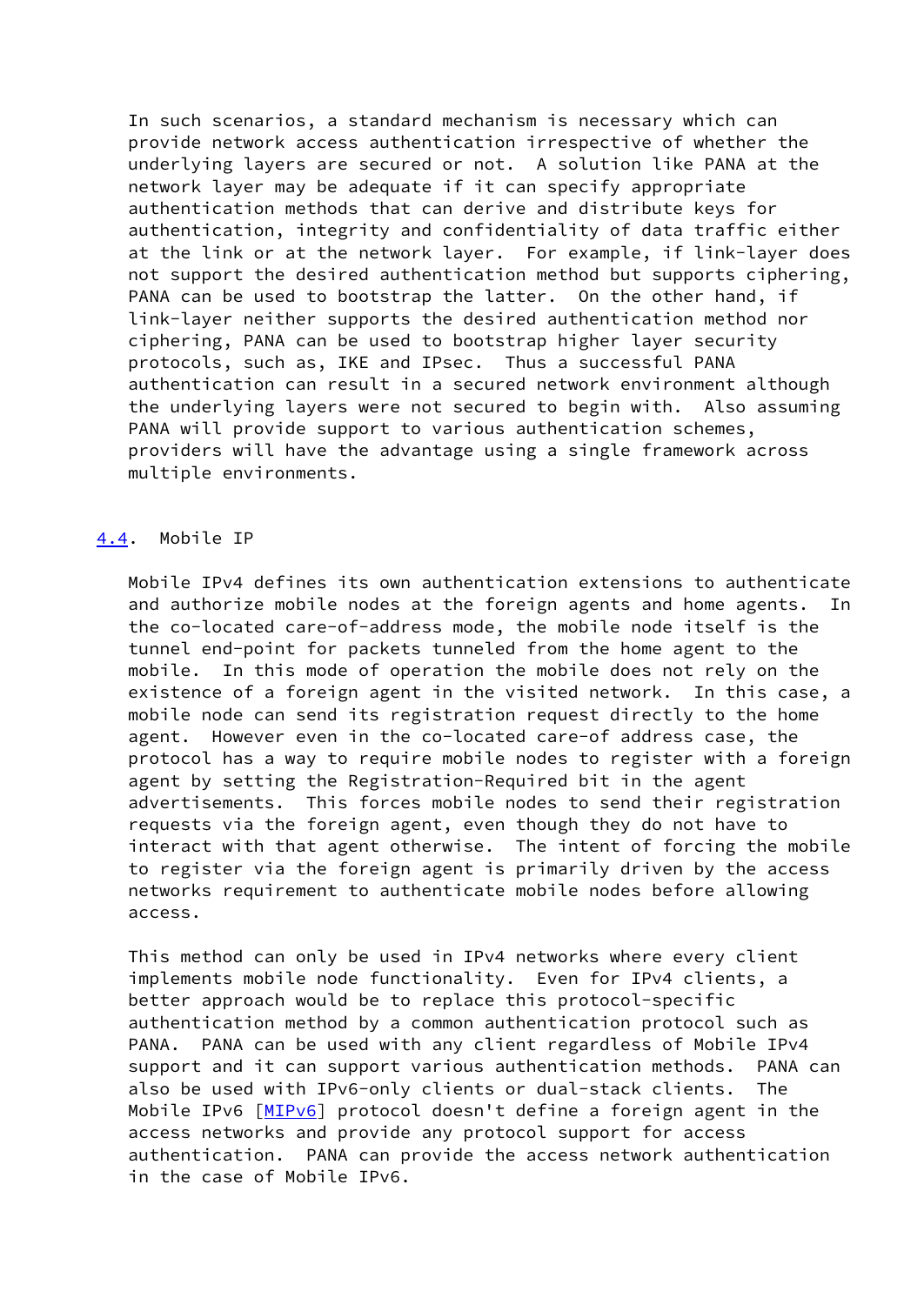Network access authentication can be handled by PANA regardless of

Expires October, 2003 [Page 7]

<span id="page-9-1"></span>

Internet-Draft **PANA Usage Scenarios** April 28, 2003

 the IP version of the clients and independently of whether they support or use Mobile IP.

<span id="page-9-0"></span>[4.5](#page-9-0). Personal area networks

 A personal area network (PAN) is the interconnection of devices within the range of an individual person. For example connecting a cellular phone, PDA, and laptop together via short range wired or wireless links would form a PAN.

 Devices in a PAN can directly communicate with each other, and access the Internet if any one of them is specifically designated as a mobile router for providing gateway functionality. Just like any access network, a PAN also requires authentication and authorization prior to granting access to its clients. A mobile router can terminate the link-layer from different PAN nodes, and therefore it acts as the first-hop router for them. Additionally, it can also perform access control as an authentication agent. Different nodes might be using different link-layer technologies to connect to a mobile router. Therefore, it is desirable to use authentication methods independent of the underlying link and rely on a link-layer agnostic authentication protocol like PANA to carry authentication information.

 Another characteristic of PANs is its small scale. Only a handful of nodes are expected to be part of a given PAN without a need to support roaming in the PAN; therefore the authentication process does not necessarily require a managed backend AAA infrastructure for credential verification. Locally stored information can be used in this kind of PANA deployment without relying on a AAA backend.

 The 3GPP architecture allows separation of MT (mobile termination, such as cellular phone) and TE (terminal equipment, such as laptop) [\[RFC3314](https://datatracker.ietf.org/doc/pdf/rfc3314)]. TE can be connected to the Internet via MT by establishing a PPP connection. One or more TEs can be connected to a MT to form a PAN. The current architecture does not allow direct communication between the TEs (if more than one are connected to the MT) without having to go through the cellular interface of the MT. This architecture will benefit from using shared links (e.g.,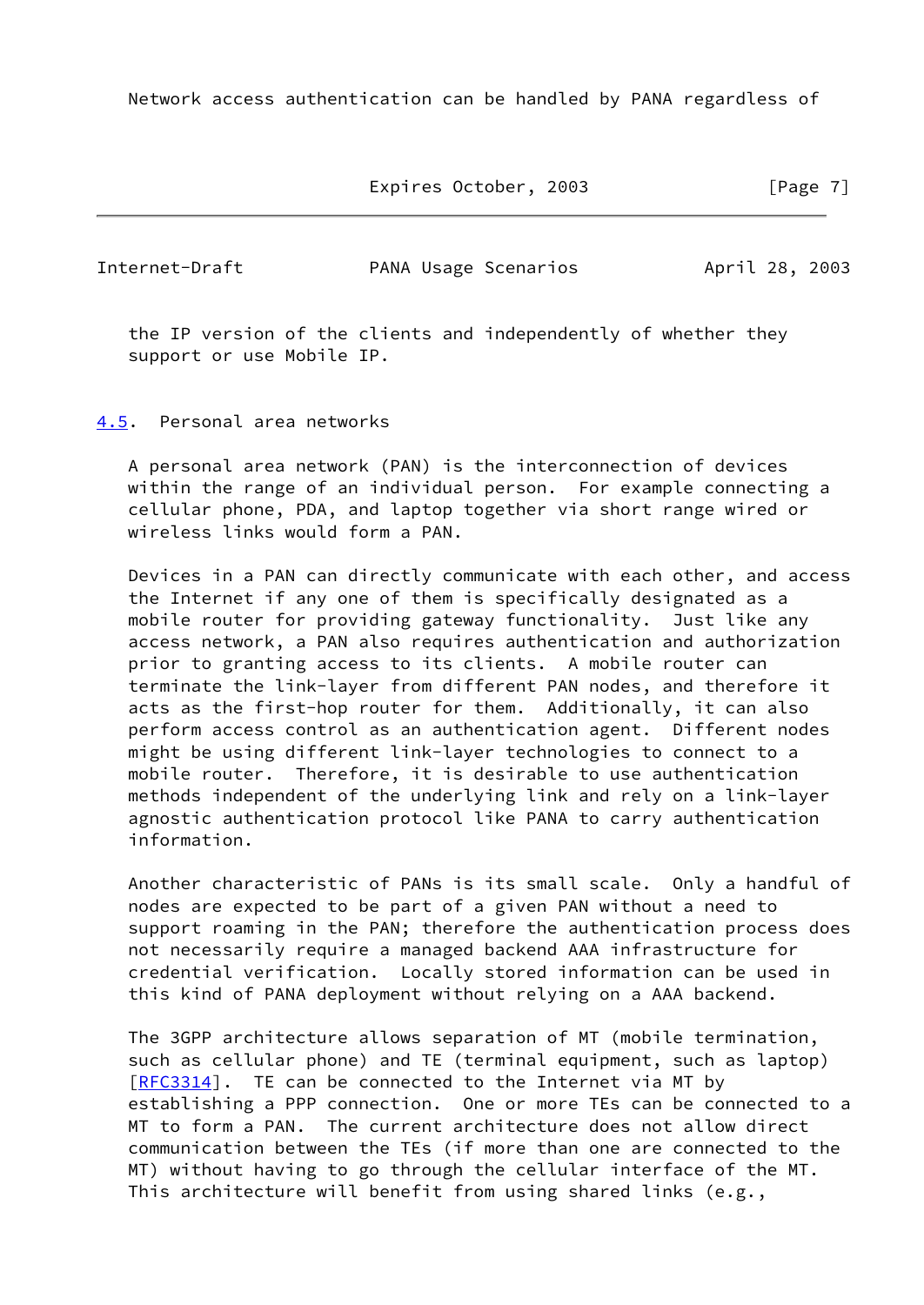Ethernet) between the TE and MT. Shared links would allow TEs to communicate directly to each other without having to send data through the power-limited MT or over the expensive air interface. PANA can be used for authenticating PAN nodes when shared links are used between the TEs and MT.

## <span id="page-10-0"></span>[4.6](#page-10-0). Limited free access

 Certain networks might allow clients to access a limited topology without any explicit authentication and authorization. However, the policy may be such that any access beyond this topology requires authentication and authorization. For example, in an airport network, information such as, flight arrival and departure gate numbers, airport shops and restaurants, etc., is offered as free services by the airlines or airport authorities for their passengers. In order to access such information, users can simply plug in their

Expires October, 2003 [Page 8]

<span id="page-10-2"></span>Internet-Draft **PANA Usage Scenarios** April 28, 2003

 devices into the network without performing any authentication. In fact, the network will only offer link-layer connectivity and limited network layer access to users. On the other hand, access to further services or sites using such local networks requires authentication and authorization. If users want such services, the access network can detect that attempt and initiate authentication. This also allows the network to initiate the authentication whenever appropriate. Once users perform the authentication it will be allowed to go beyond the free access zone. PANA can be an enabler to such limited free access scenarios and can offer a flexible access control framework for public access networks.

## <span id="page-10-1"></span>[5](#page-10-1). Security considerations

 This document identifies the need for a standard network-layer authentication protocol and illustrates a number of possible usage scenarios. The actual protocol design is not specified in this document, neither are the security considerations around it. The scenarios described in this document are used as input to a separate security threats analysis document [[SECTHREAT\]](#page-12-3). Eventually, the requirements are derived from both the scenarios described in this document and also the threats analyzed in the latter document. These requirements are being collected in the [\[PANAREQ](#page-11-6)] document.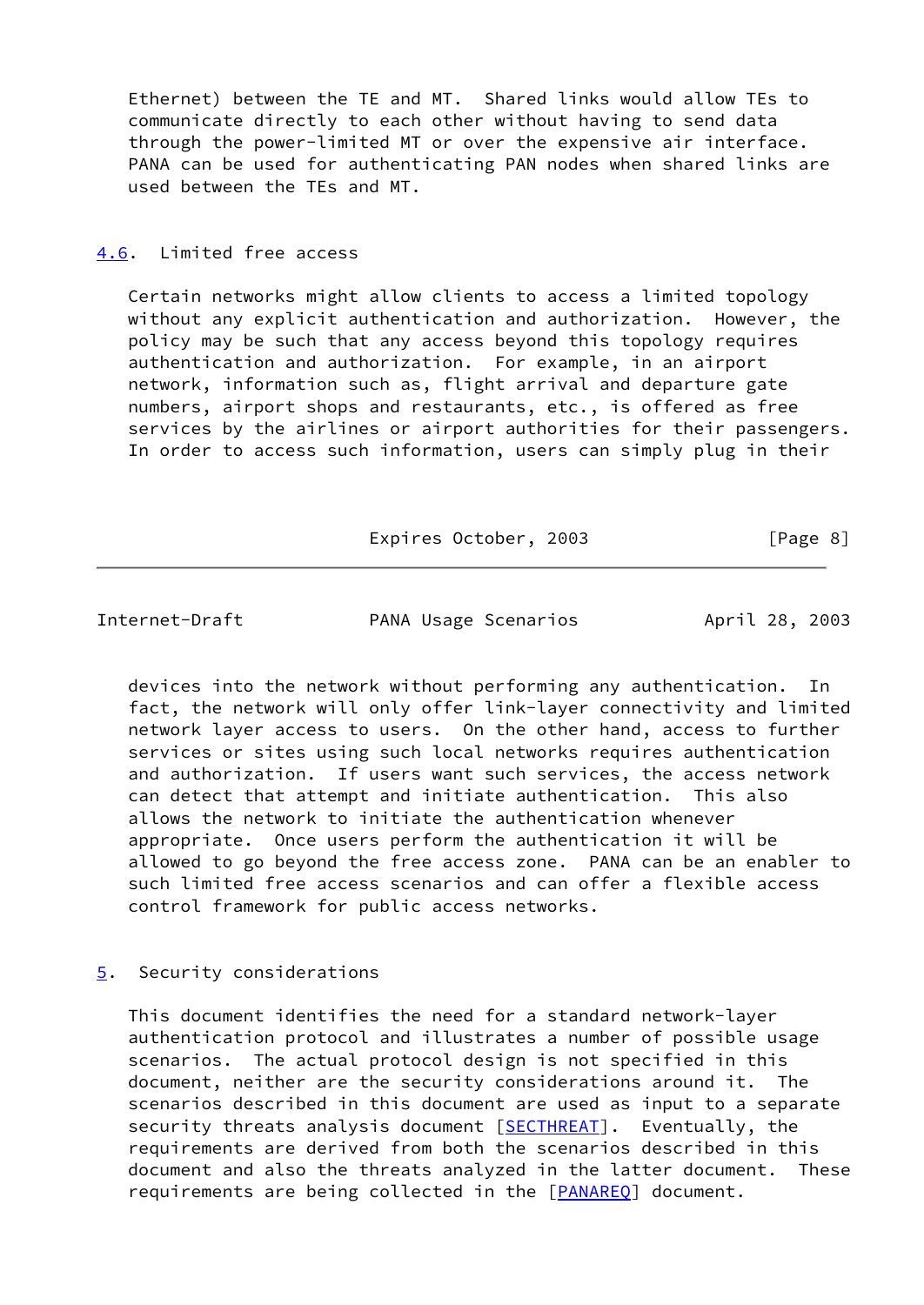#### <span id="page-11-0"></span>[6](#page-11-0). Acknowledgments

 The authors would like to thank Bernard Aboba, James Carlson, Jacques Caron, Francis Dupont, Paal Engelstad, Henry Haverinen, Prakash Jayaraman, James Kempf, Pete McCann, Thomas Narten, Erik Nordmark, Mohan Parthasarathy, Reinaldo Penno, Phil Roberts, David Spence, Barani Subbiah, Hannes Tschofenig, George Tsirtsis, John Vollbrecht, Cliff Wang and the rest of the PANA Working Group for the ideas and support they have given to this document.

## <span id="page-11-1"></span>[7](#page-11-1). References

- <span id="page-11-6"></span><span id="page-11-5"></span><span id="page-11-4"></span><span id="page-11-2"></span>[7.1](#page-11-2). Normative references
	- [MIPv6] D. Johnson, et al., "Mobility Support in IPv6", [\(draft-ietf](https://datatracker.ietf.org/doc/pdf/draft-ietf-mobileip-ipv6-21.txt) [mobileip-ipv6-21.txt\)](https://datatracker.ietf.org/doc/pdf/draft-ietf-mobileip-ipv6-21.txt).
	- [PANAREQ] R. Penno, et al., "Protocol for Carrying Authentication for Network Access (PANA) Requirements and Terminology" [\(draft-ietf](https://datatracker.ietf.org/doc/pdf/draft-ietf-pana-requirements-05.txt) [pana-requirements-05.txt\)](https://datatracker.ietf.org/doc/pdf/draft-ietf-pana-requirements-05.txt).
	- [RFC1661] W. Simpson, "The Point-to-Point Protocol (PPP)", [RFC 1661](https://datatracker.ietf.org/doc/pdf/rfc1661) (STD 51), July 1994.
	- [RFC2284bis] L. Blunk, et al., "Extensible Authentication Protocol (EAP)" ([draft-ietf-eap-rfc2284bis-02.txt\)](https://datatracker.ietf.org/doc/pdf/draft-ietf-eap-rfc2284bis-02.txt).
	- [RFC2409] D. Harkins and D. Carrel, "The Internet Key Exchange (IKE)", [RFC 2409,](https://datatracker.ietf.org/doc/pdf/rfc2409) November 1998.

Expires October, 2003 [Page 9]

<span id="page-11-3"></span>Internet-Draft PANA Usage Scenarios April 28, 2003

- [RFC2486] B. Aboba, et al., "The Network Access Identifier", [RFC](https://datatracker.ietf.org/doc/pdf/rfc2486) [2486,](https://datatracker.ietf.org/doc/pdf/rfc2486) January 1999.
- [RFC2516] L. Mamakos, et al., "A Method for Transmitting PPP Over Ethernet (PPPoE)", [RFC 2516,](https://datatracker.ietf.org/doc/pdf/rfc2516) February 1999.
- [RFC3314] M. Wasserman et al., "Recommendations for IPv6 in Third Generation Partnership Project (3GPP) Standards", [RFC 3314](https://datatracker.ietf.org/doc/pdf/rfc3314),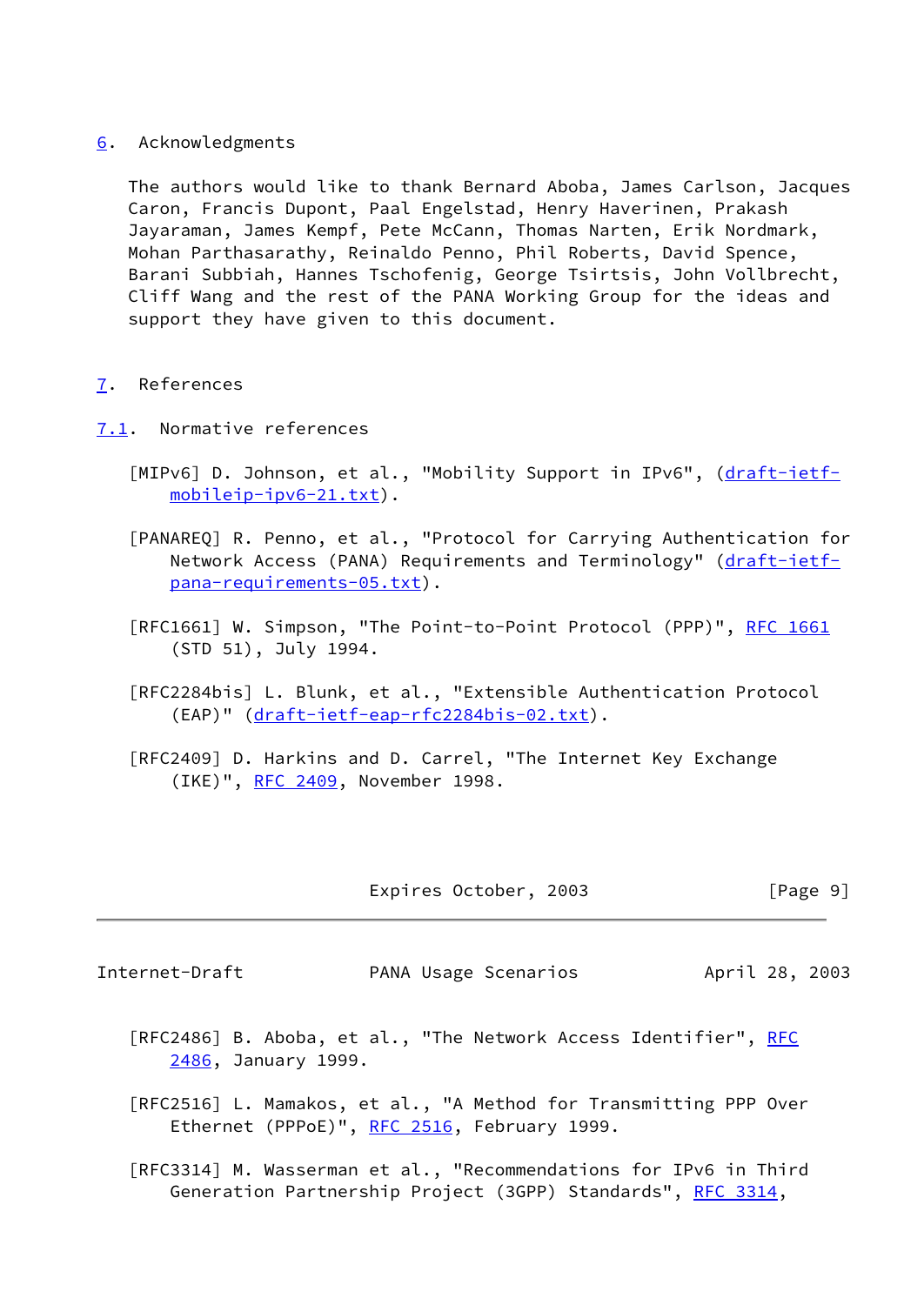September 2002.

- [RFC3344] C. Perkins, "IP Mobility Support for IPv4", [RFC 3344](https://datatracker.ietf.org/doc/pdf/rfc3344), August 2002.
- <span id="page-12-3"></span> [SECTHREAT] M. Parthasarathy, "PANA Threat Analysis and security requirements" ([draft-ietf-pana-threats-eval-03.txt](https://datatracker.ietf.org/doc/pdf/draft-ietf-pana-threats-eval-03.txt)).
- <span id="page-12-0"></span>[7.2](#page-12-0). Informative references

<span id="page-12-2"></span> [802.1X] IEEE Standard for Local and Metropolitan Area Networks, "Port-Based Network Access Control", IEEE Std 802.1X-2001.

 [RFC3141] T. Hiller et al., "CDMA2000 Wireless Data Requirements for AAA", [RFC 3141](https://datatracker.ietf.org/doc/pdf/rfc3141), June 2001.

## <span id="page-12-1"></span>[8](#page-12-1). Authors' information

 Yoshihiro Ohba Toshiba America Information Systems, Inc. 9740 Irvine Blvd. Irvine, CA 92618-1697 USA Phone: +1 949 583 3273 Email: yohba@tari.toshiba.com

 Subir Das MCC 1D210R, Telcordia Technologies 445 South Street, Morristown, NJ 07960 Phone: +1 973 829 4959 email: subir@research.telcordia.com

 Basavaraj Patil Nokia 6000 Connection Dr. Irving, TX. 75039 USA Phone: +1 972-894-6709 Email: Basavaraj.Patil@nokia.com

 Hesham Soliman Ericsson Radio Systems AB Torshamnsgatan 29, Kista, Stockholm 16480 Sweden Phone: +46 8 4046619 Fax: +46 8 4047020 Email: Hesham.Soliman@era.ericsson.se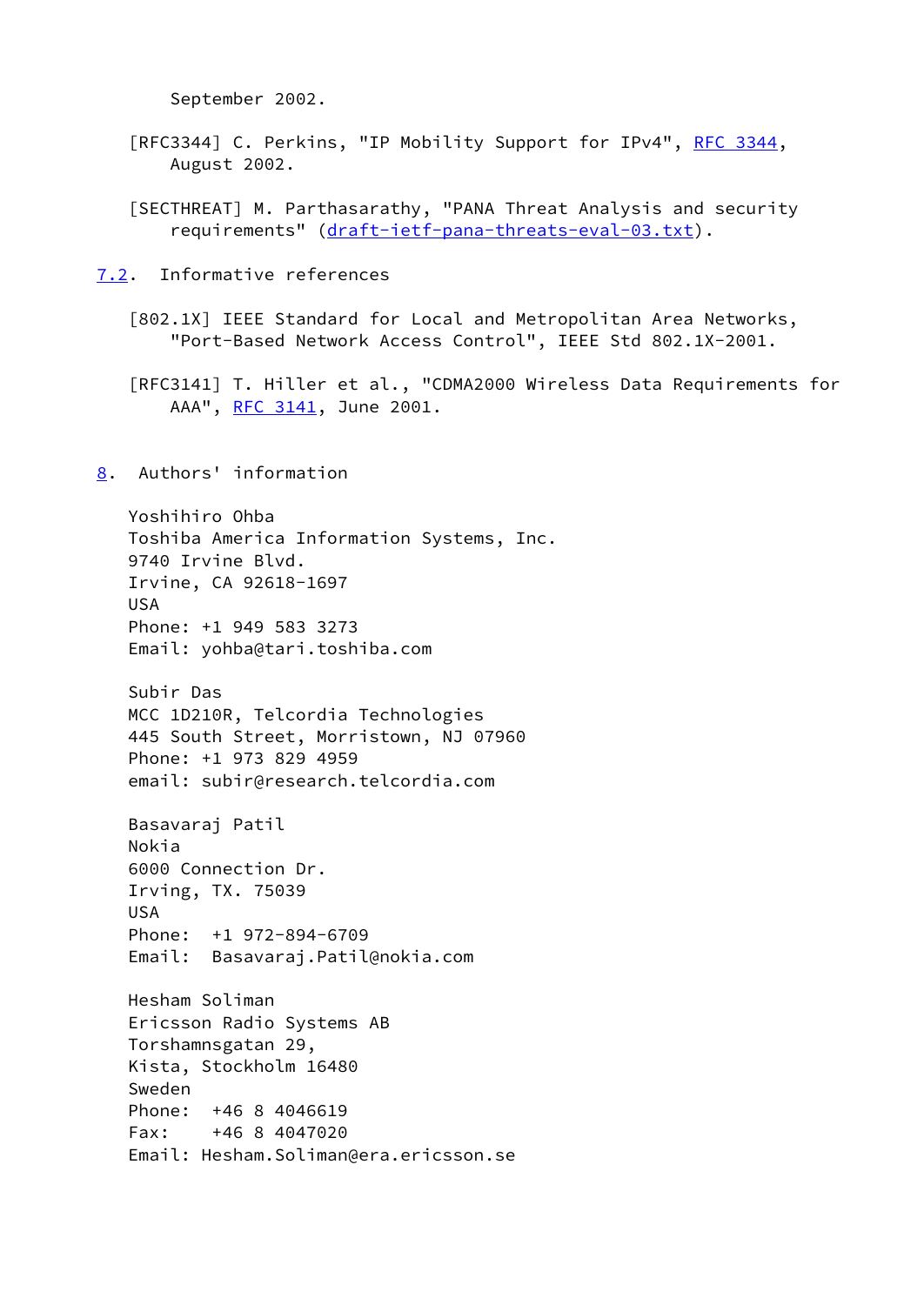<span id="page-13-1"></span>Internet-Draft **PANA Usage Scenarios** April 28, 2003

 Alper E. Yegin DoCoMo USA Labs 181 Metro Drive, Suite 300 San Jose, CA, 95110 USA Phone: +1 408 451 4743 Email: alper@docomolabs-usa.com

<span id="page-13-0"></span>[9](#page-13-0). Intellectual property notices

 The IETF takes no position regarding the validity or scope of any intellectual property or other rights that might be claimed to pertain to the implementation or use of the technology described in this document or the extent to which any license under such rights might or might not be available; neither does it represent that it has made any effort to identify any such rights. Information on the IETF's procedures with respect to rights in standards-track and standards-related documentation can be found in [BCP-11](https://datatracker.ietf.org/doc/pdf/bcp11). Copies of claims of rights made available for publication and any assurances of licenses to be made available, or the result of an attempt made to obtain a general license or permission for the use of such proprietary rights by implementors or users of this specification can be obtained from the IETF Secretariat.

 The IETF invites any interested party to bring to its attention any copyrights, patents or patent applications, or other proprietary rights which may cover technology that may be required to practice this standard. Please address the information to the IETF Executive Director.

<span id="page-13-2"></span>[10.](#page-13-2) Copyright notice

Copyright (C) The Internet Society (2003). All Rights Reserved.

 This document and translations of it may be copied and furnished to others, and derivative works that comment on or otherwise explain it or assist in its implementation may be prepared, copied, published and distributed, in whole or in part, without restriction of any kind, provided that the above copyright notice and this paragraph are included on all such copies and derivative works. However, this document itself may not be modified in any way, such as by removing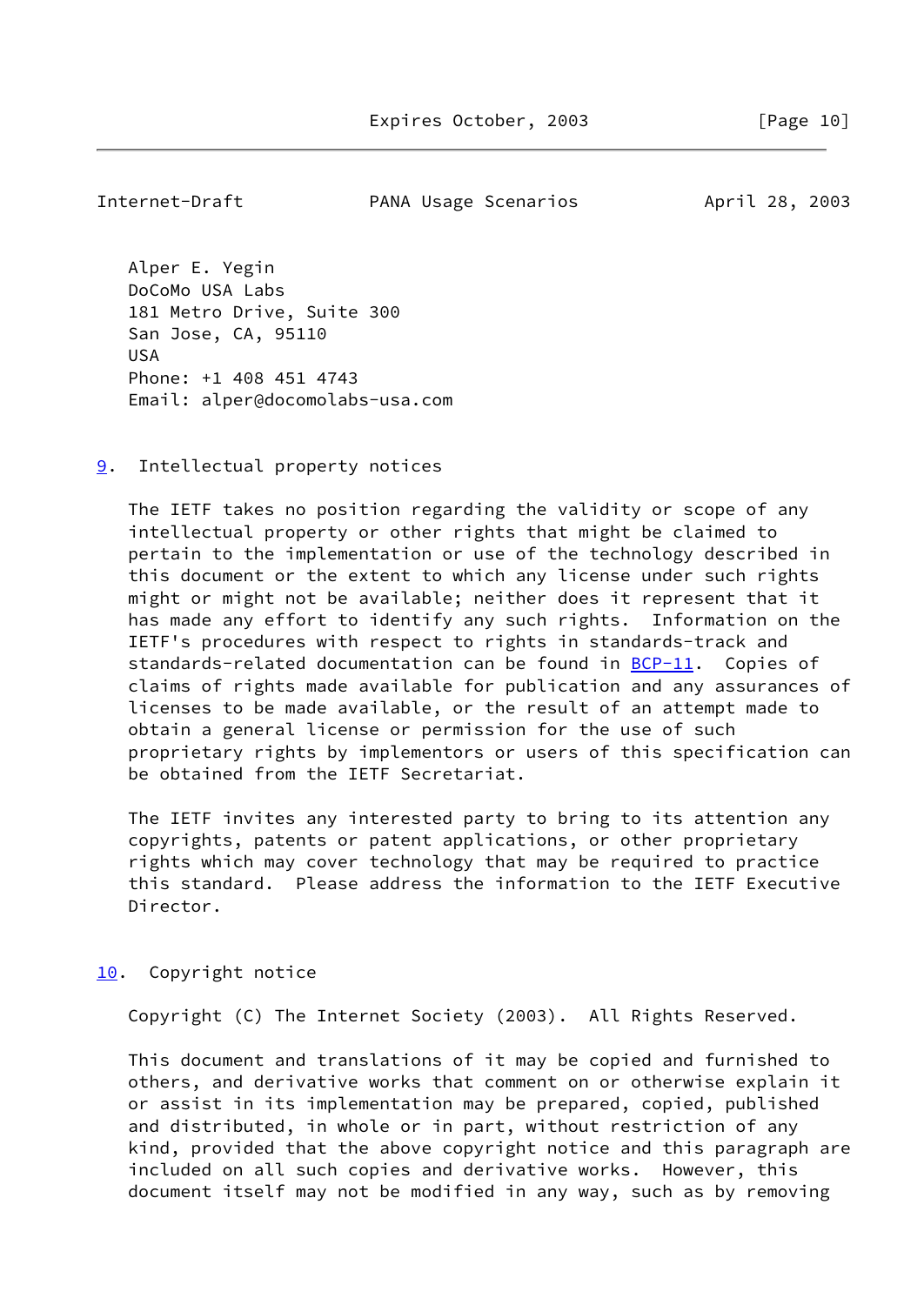the copyright notice or references to the Internet Society or other Internet organizations, except as needed for the purpose of developing Internet standards in which case the procedures for copyrights defined in the Internet Standards process must be followed, or as required to translate it into languages other than English.

 The limited permissions granted above are perpetual and will not be revoked by the Internet Society or its successors or assigns.

 This document and the information contained herein is provided on an "AS IS" basis and THE INTERNET SOCIETY AND THE INTERNET ENGINEERING TASK FORCE DISCLAIMS ALL WARRANTIES, EXPRESS OR IMPLIED, INCLUDING BUT NOT LIMITED TO ANY WARRANTY THAT THE USE OF THE INFORMATION

Expires October, 2003 [Page 11]

Internet-Draft **PANA Usage Scenarios** April 28, 2003

 HEREIN WILL NOT INFRINGE ANY RIGHTS OR ANY IMPLIED WARRANTIES OF MERCHANTABILITY OR FITNESS FOR A PARTICULAR PURPOSE.